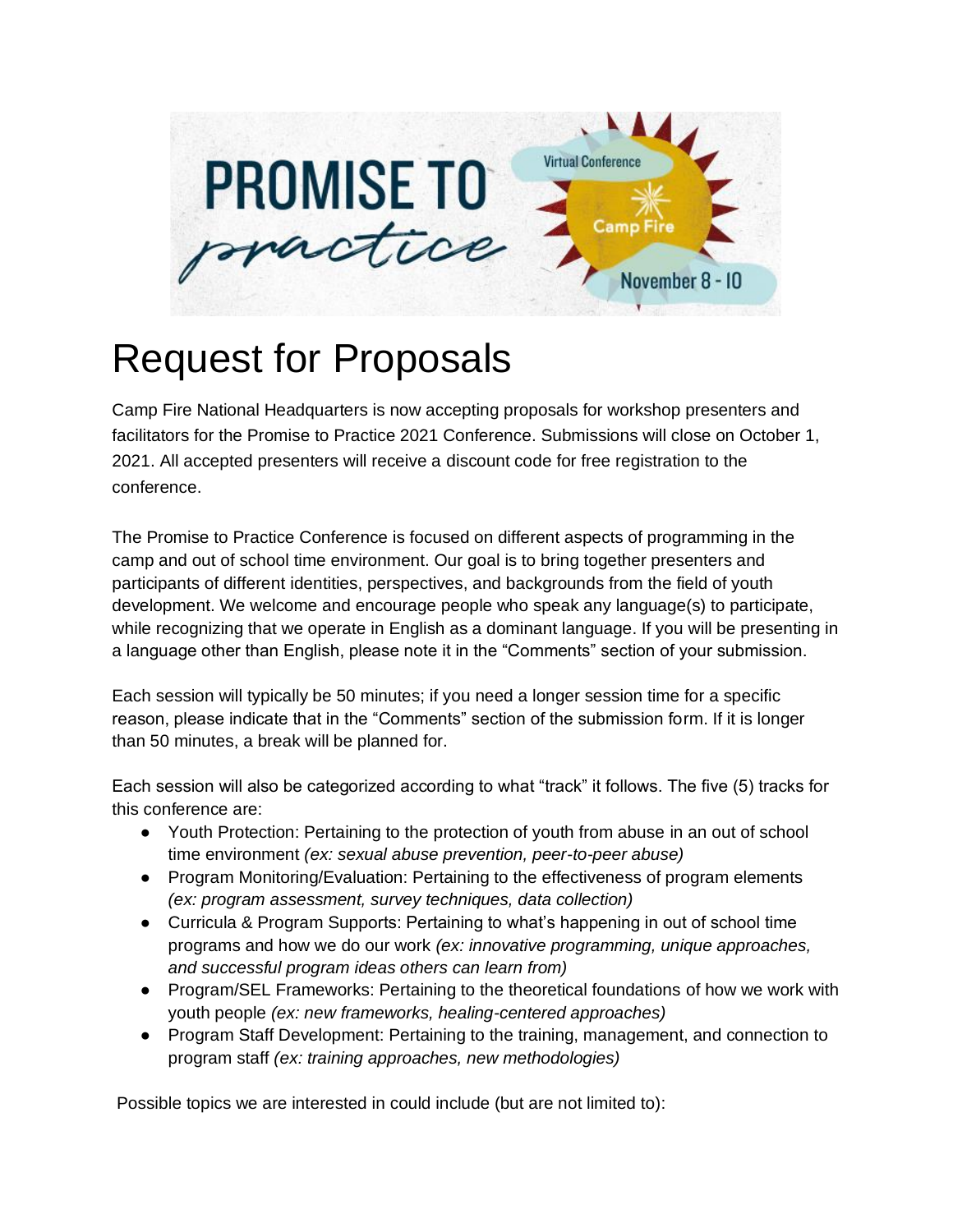- Diversity, inclusiveness, equity, and access within programs
- Infusing nature/environment within programs
- Supporting specific ages of youth: younger youth/school-age/middle-school/high-school
- Family engagement strategies
- Curricula/activities/programming
- Program evaluation
- Program quality
- Trauma-informed care or healing-centered approaches in programs
- Staff development/training
- Initiating, designing, and sustaining programs
- Innovative program ideas

## Questions in Form:

- 1. Name of Lead Presenter
- 2. Lead presenter's pronouns
- 3. Name of co-presenters (if any)
- 4. Lead presenter's role/title
- 5. Lead presenter's organization or Camp Fire council
- 6. Lead presenter's email
- 7. Lead presenter's city/state
- 8. Lead presenter biography: Describe your experience and education, as well as any other information about your background that would help us to understand your connection to this workshop topic.
- 9. Session Title
- 10. Session Description: Please provide a brief description of your workshop
- 11. Learning Objectives (what will participants walk away from your session having learned?)
- 12. Conference Track: Which of the following track(s) do you think your workshop could fit within? Please select one or two.
	- a. Youth Protection: Pertaining to the protection of youth from abuse in an out of school time environment *(ex: sexual abuse prevention, peer-to-peer abuse)*
	- b. Program Monitoring/Evaluation: Pertaining to the effectiveness of program elements *(ex: program assessment, survey techniques, data collection)*
	- c. Curricula & Program Supports: Pertaining to what's happening in out of school time programs and how we do our work *(ex: innovative programming, unique approaches, and successful program ideas others can learn from)*
	- d. Program/SEL Frameworks: Pertaining to the theoretical foundations of how we work with youth people *(ex: new frameworks, healing-centered approaches)*
	- e. Program Staff Development: Pertaining to the training, management, and connection to program staff *(ex: training approaches, new methodologies)*
- 13. Type of Virtual Presentation: Which platform is the best match for your session? (Choose one.)
	- a. Zoom Webinar for a panel discussion or presentation with attendee interaction limited to chatbox or Q&A function